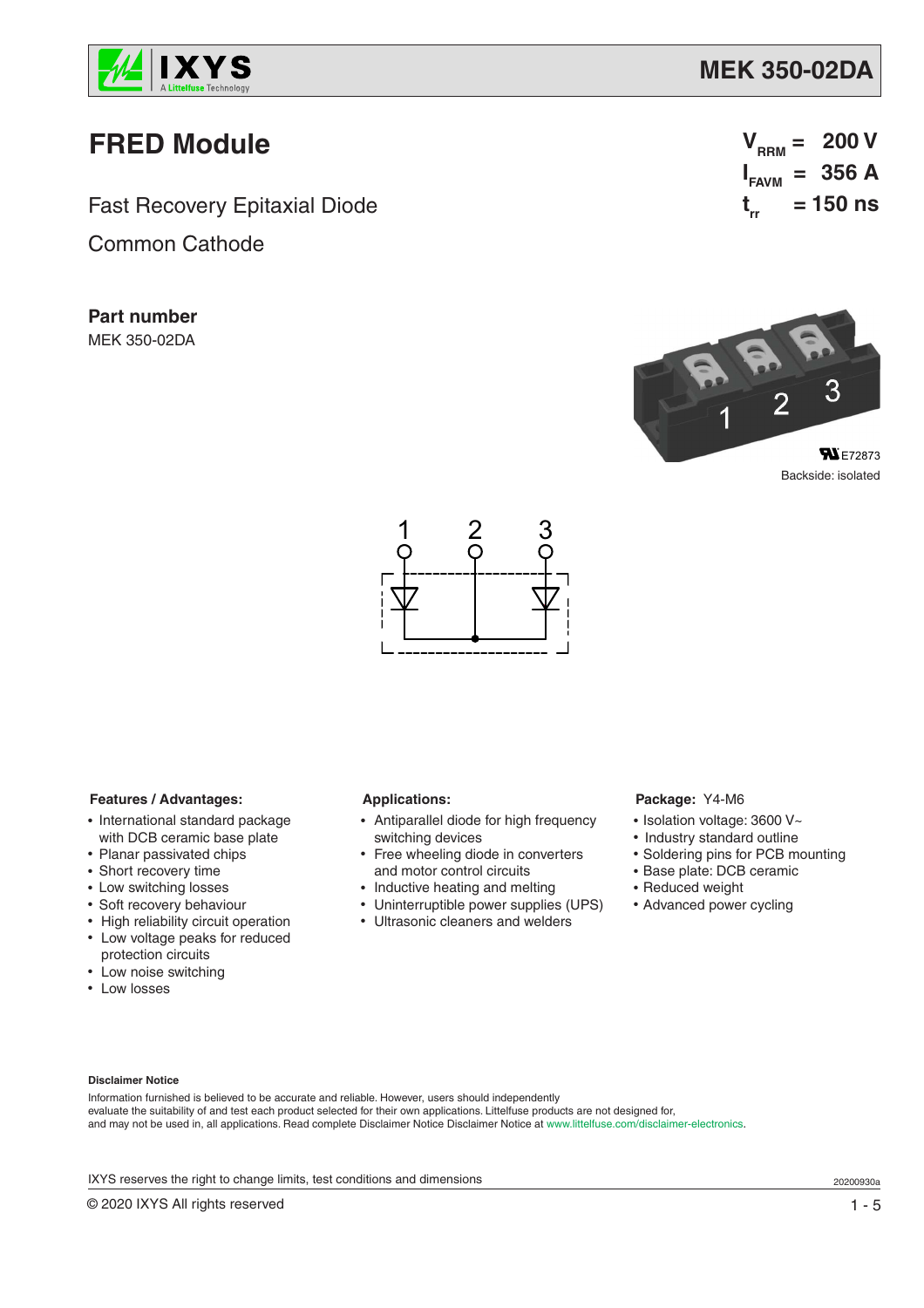

| <b>Diode</b>                             |                                                                                |                                                                                                                                                                                        |                                                                                                    |      | <b>Ratings</b> |                           |                                        |
|------------------------------------------|--------------------------------------------------------------------------------|----------------------------------------------------------------------------------------------------------------------------------------------------------------------------------------|----------------------------------------------------------------------------------------------------|------|----------------|---------------------------|----------------------------------------|
| Symbol                                   | <b>Definitions</b>                                                             | <b>Conditions</b>                                                                                                                                                                      |                                                                                                    | min. | typ.           | max.                      |                                        |
| $V_{RSM}$                                | max. non-repetitive reverse                                                    |                                                                                                                                                                                        | $T_{V,J} = 25^{\circ}C$                                                                            |      |                | 200                       | V                                      |
| $V_{RRM}$                                | max. repetitive reverse                                                        |                                                                                                                                                                                        | $T_{V,J} = 25^{\circ}C$                                                                            |      |                | 200                       | $\vee$                                 |
| $I_R$                                    | reverse current                                                                | $\begin{array}{l} \mathsf{V}_{_{\mathrm{R}}}=\mathsf{V}_{_{\mathrm{RRM}}} \\ \mathsf{V}_{_{\mathrm{R}}}=0.8\cdot\mathsf{V}_{_{\mathrm{RRM}}} \end{array}$<br>$V_R = 0.8 \cdot V_{RRM}$ | $T_{V,J} = 25^{\circ}C$<br>$T_{\text{VJ}} = 25^{\circ} \text{C}$<br>$T_{\text{VJ}} = 125^{\circ}C$ |      |                | 3<br>$\overline{c}$<br>80 | mA<br>mA<br>mA                         |
| $V_F$                                    | forward voltage                                                                | $I_{E} = 150 A$                                                                                                                                                                        | $T_{V,I} = 25^{\circ}C$<br>$T_{\text{VJ}} = 125^{\circ}$ C                                         |      |                | 0.98<br>0.80              | $\vee$<br>V                            |
|                                          |                                                                                | $I_c = 260 A$                                                                                                                                                                          | $T_{V,I} = 25^{\circ}C$<br>$T_{VJ} = 125^{\circ}C$                                                 |      |                | 1.07<br>0.92              | $\vee$<br>V                            |
| $I_{\texttt{FRMS}}$                      | RMS forward current                                                            |                                                                                                                                                                                        | $T_c = 75^{\circ}C$                                                                                |      |                | 503                       | A                                      |
| $I_{\text{FAV}}$ <sup>①</sup>            | average forward current                                                        | $T_c = 75^{\circ}$ C<br>rectangular, $d = 0.5$                                                                                                                                         | $T_{V,I} = 150^{\circ}C$                                                                           |      |                | 356                       | A                                      |
| $V_{T0}$<br>$r_{\rm T}$                  | threshold voltage<br>slope resistance                                          | for power-loss calculations only                                                                                                                                                       | $T_{V,I} = T_{VJM}$                                                                                |      |                | 0.53<br>1.29              | $\vee$<br>$m\Omega$                    |
| $R_{thJC}$<br>$\mathbf{R}_{\text{thCH}}$ | thermal resistance junction to case<br>thermal resistance junction to heatsink |                                                                                                                                                                                        |                                                                                                    |      | 0.085          | 0.143                     | K/W<br>K/W                             |
| $P_{\rm tot}$                            | total power dissipation                                                        |                                                                                                                                                                                        | $T_{V,J} = 25^{\circ}C$                                                                            |      |                | 875                       | W                                      |
| $I_{FSM}$                                | max. surge forward current                                                     | $t = 10$ ms<br>$(50 Hz)$ , sine<br>$t = 8.3$ ms<br>$(60 Hz)$ , sine                                                                                                                    | $T_{V,I} = 45^{\circ}C$                                                                            |      |                | 2.40<br>2.64              | kA<br>kA                               |
|                                          |                                                                                | $t = 10$ ms<br>$(50 Hz)$ , sine<br>$t = 8.3$ ms<br>$(60 Hz)$ , sine                                                                                                                    | $T_{V,I} = 150^{\circ}C$                                                                           |      |                | 2.16<br>2.38              | kA<br>kA                               |
| $l2$ t                                   | $Pt$ value for fusing                                                          | $t = 10$ ms<br>$(50 Hz)$ , sine<br>$t = 8.3$ ms<br>$(60 Hz)$ , sine                                                                                                                    | $T_{V,J} = 45^{\circ}C$                                                                            |      |                | 28.8<br>29.3              | kA <sup>2</sup> S<br>kA <sup>2</sup> S |
|                                          |                                                                                | $t = 10$ ms<br>$(50 Hz)$ , sine<br>$t = 8.3$ ms<br>$(60 Hz)$ , sine                                                                                                                    | $T_{VJ} = 150^{\circ}C$                                                                            |      |                | 23.3<br>23.8              | kA <sup>2</sup> S<br>kA <sup>2</sup> S |
| $\mathbf{t}_{\rm rr}$                    | max. reverse recovery current                                                  | $I_{F} = 350$ A; -di <sub>r</sub> /dt = 200 A/µs                                                                                                                                       | $T_{V,J} = 25^{\circ}C$<br>$T_{V,I} = 100^{\circ}C$                                                |      | 60<br>150      | 100<br>200                | ns<br>ns                               |
| $I_{\rm RM}$                             | reverse recovery time                                                          | $V_B$ = 100 V; L $\leq$ 0.05 µH                                                                                                                                                        | $T_{V,J} = 25^{\circ}C$<br>$T_{VJ} = 100^{\circ}C$                                                 |      | 7<br>12        | 9<br>15                   | A<br>A                                 |

 $\circledA$   $\mathsf{I}_{\mathsf{FAVM}}$  rating includes reverse blocking losses at  $\mathsf{T}_{\mathsf{VJM}}, \mathsf{V}_{\mathsf{R}} = 0.8 \mathsf{V}_{\mathsf{RRM}},$  duty cycle d = 0.5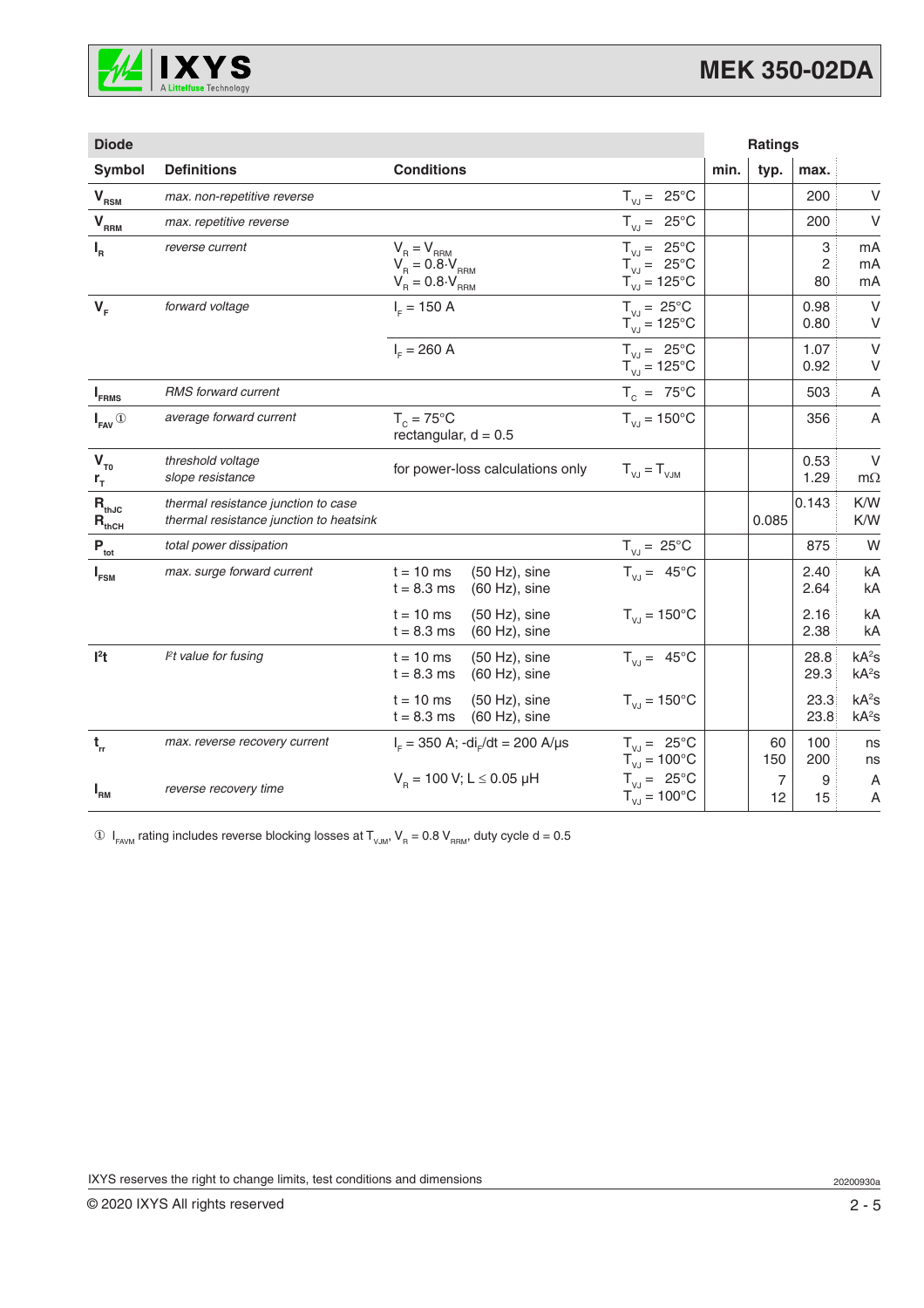

| Package                                                            | <b>Y4-M6</b>                                                                 |                                                              |                                              | <b>Ratings</b> |                     |      |                   |                                           |
|--------------------------------------------------------------------|------------------------------------------------------------------------------|--------------------------------------------------------------|----------------------------------------------|----------------|---------------------|------|-------------------|-------------------------------------------|
| Symbol                                                             | <b>Definitions</b>                                                           | <b>Conditions</b>                                            |                                              |                | min.                | typ. | max.              |                                           |
| <b>I</b> <sub>RMS</sub>                                            | <b>RMS</b> current                                                           | per terminal                                                 |                                              |                |                     |      | 300               | A                                         |
| $\mathsf{T}_{\mathsf{vJ}}$<br>$T_{op}$<br>$T_{\text{stg}}$         | virtual junction temperature<br>operation temperature<br>storage temperature |                                                              |                                              |                | $-40$<br>-40<br>-40 |      | 150<br>125<br>125 | $^{\circ}C$<br>$^{\circ}C$<br>$^{\circ}C$ |
| Weight                                                             |                                                                              |                                                              |                                              |                |                     | 126  |                   | g                                         |
| $M_{\text{D}}$                                                     | mounting torque                                                              |                                                              |                                              |                | 2.25                |      | 2.75              | Nm                                        |
| $M_{\tau}$                                                         | terminal torque                                                              |                                                              |                                              |                | 4.5                 |      | 5.5               | Nm                                        |
| $\mathbf{d}_{\mathsf{Spp/App}}$<br>$\mathbf{d}_{\mathsf{Spb/Apb}}$ |                                                                              | creepage distance on surface   striking distance through air | terminal to terminal<br>terminal to backside | 14.0<br>16.0   | 10.0<br>16.0        |      |                   | mm<br>mm                                  |
| $V_{ISOL}$                                                         | <i>isolation</i> voltage                                                     | 1 second<br>$t =$<br>$t = 1$ minute                          | 50/60 Hz, RMS; $I_{ISOL} \le 1$ mA           |                | 3600<br>3000        |      |                   | V<br>V                                    |



Data Matrix: *part no.* (1-19), DC + *PI* (20-25), *lot.no.#* (26-31), *blank* (32), *serial no.#* (33-36)

| Ordering | <b>Ordering Number</b> | <b>Marking on Product</b> | <b>Delivery Mode</b> | Quantity   Code No. |
|----------|------------------------|---------------------------|----------------------|---------------------|
| Standard | MEK 350-02DA           | <b>MEK 350-02DA</b>       | Box                  | 464600              |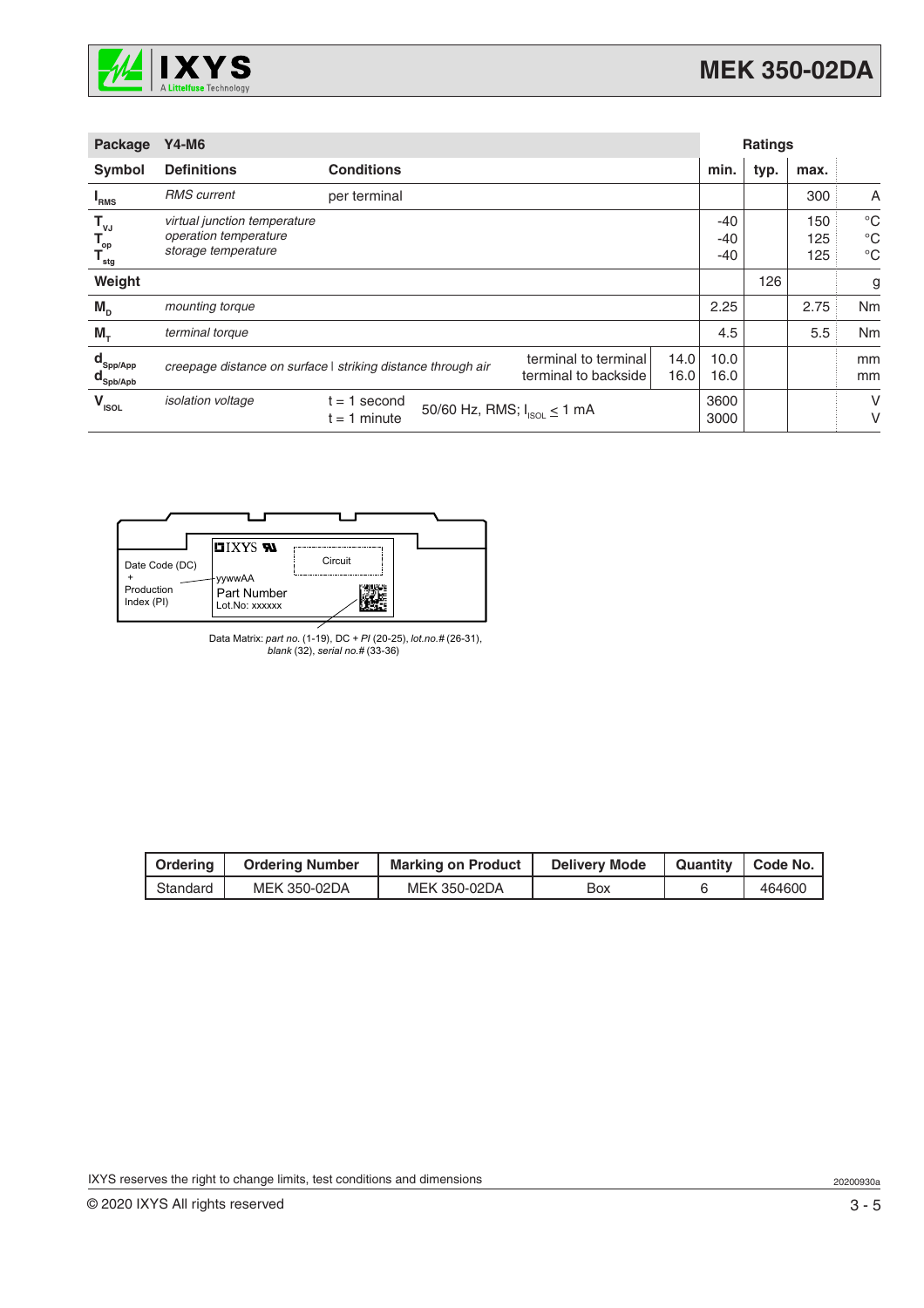

#### **Outlines Y4-M6**



| Dim. | min       | max       | min        | max    |  |
|------|-----------|-----------|------------|--------|--|
|      | [mm]      | [mm]      | [inch]     | [inch] |  |
| a    | 30.0      | 30.6      | 1.181      | 1.205  |  |
| b    |           | typ. 0.25 | typ. 0.010 |        |  |
| C    | 64.0      | 65.0      | 2.520      | 2.559  |  |
| d    | 6.5       | 7.0       | 0.256      | 0.275  |  |
| e    | 4.9       | 5.1       | 0.193      | 0.201  |  |
| h    | 93.5      | 94.5      | 3.681      | 3.720  |  |
| i    | 79.5      | 80.5      | 3.130      | 3.169  |  |
| k    | 33.4      | 34.0      | 1.315      | 1.339  |  |
| ı    | 16.7      | 17.3      | 0.657      | 0.681  |  |
| m    | 22.7      | 23.3      | 0.894      | 0.917  |  |
| n    | 22.7      | 23.3      | 0.894      | 0.917  |  |
| o    | 14.0      | 15.0      | 0.551      | 0.591  |  |
| p    | typ. 10.5 |           | typ. 0.413 |        |  |









IXYS reserves the right to change limits, test conditions and dimensions